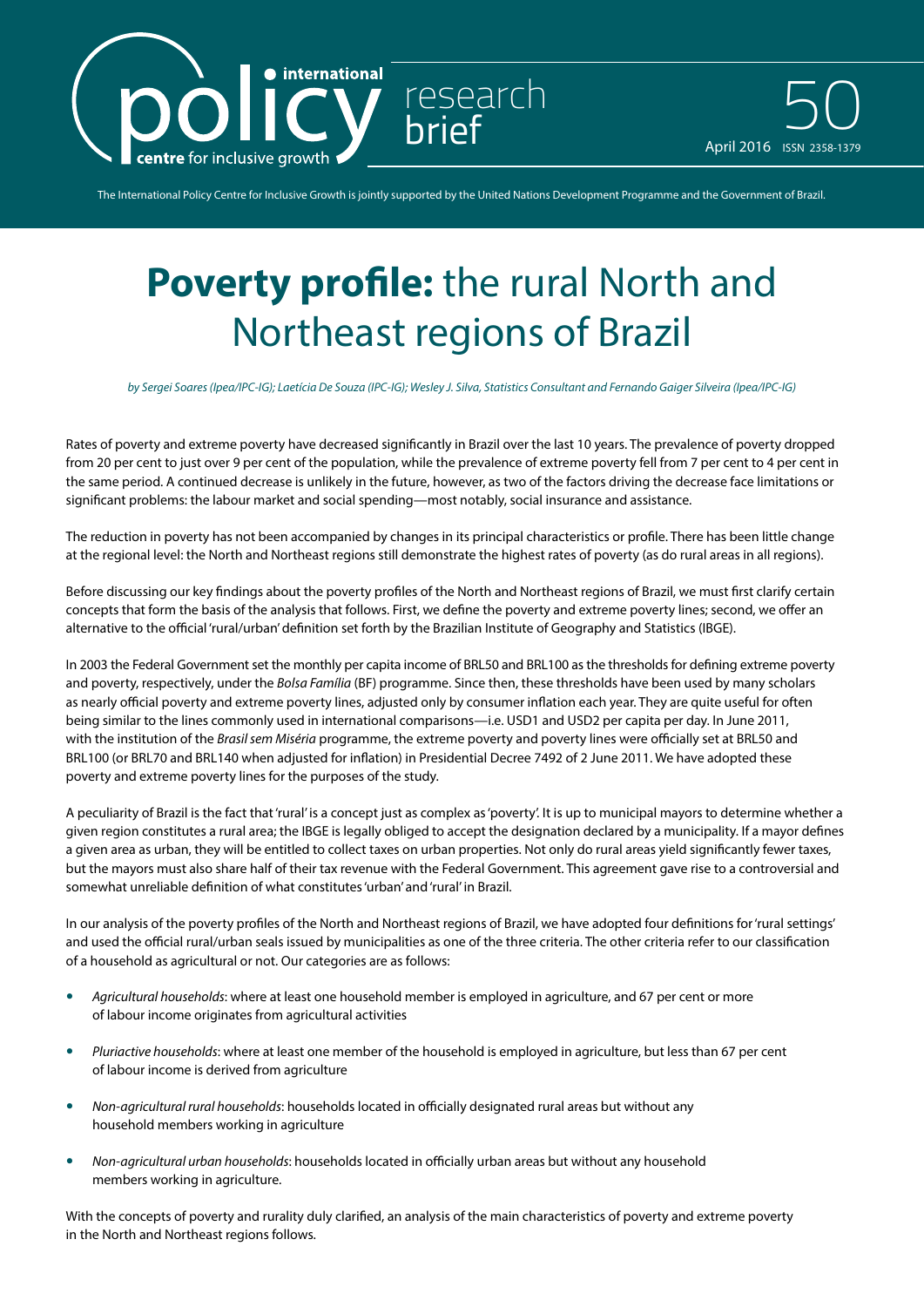First, let us go over the content of our full report on the poverty profiles. We begin the report with a relatively detailed analysis of the evolution of poverty according to the two aforementioned semi-official poverty categories and the four analytical categories of rural areas. In addition to concluding that poverty and extreme poverty have decreased, while simultaneously quantifying this reduction, the poverty profile report also investigates the relationship between this decrease and changes in 'rurality'—that is, demographic changes in the four previously defined groups.

The full report also estimates a comprehensive set of indicators and their evolution for extremely poor, poor and non-poor households in each of the four rural categories. This was done for each state in the North and Northeast regions of Brazil, and for each year between 2004 and 2013—with the exception of 2010.

Municipal poverty maps were generated for all 16 states for 2000 and 2010. Poverty maps are also available for each of the four rural categories.

Notable findings from the poverty profile report are as follows.

Extreme poverty fell by almost half (from 7.6 per cent of Brazilians in 2004 to 4.0 per cent in 2013), and poverty fell by more than half (from 22.4 per cent to 8.9 per cent). Even more impressive than the overall decrease of poverty in the country, however, is the decrease in poverty among agricultural households. In 2004 the rate of extreme poverty in agricultural areas was nearly three times the rate of overall extreme poverty; by 2013 the two rates were nearly identical.

Almost as impressive as the rapid decrease in poverty in agricultural households is the stability of poverty rates in pluriactive households. The extreme poverty rate of pluriactive households in 2013 was almost the same as a decade earlier, in 2004. This may be partly due to intergroup migration. These households derive a small share of their income from agriculture and seek to supplement it through other economic activities. However, despite considerable intergroup migration, 94 per cent of the decrease in extreme poverty and 91 per cent of the decrease in poverty are due to changes within the groups, rather than intergroup migration.

In this context, it is important to analyse the characteristics of both agricultural and pluriactive households to better understand what leads these families to poverty and what may have contributed to such a significant drop in poverty among agricultural households. The variables that define the main problems we have selected are:

- insufficient land (area is smaller than the average Tax Module for the Unit of the Federation);
- households with no BF beneficiaries:
- households with one or more elderly individuals but no recipients of retirement or other pensions from the Federal Government;
- informal work;
- underemployment (fewer than 20 working hours a week); and

job search during the reference week, considering the economically active population (EAP).

Nearly all residents in extremely poor agricultural or pluriactive households in the Northeast region have insufficient land, work informally and live in households with one or more elderly individuals but no retirement pension. Job search does not seem to differ between the household types (around 11–13 per cent in both cases). Among residents of pluriactive households, a fifth work fewer than 20 hours a week; in agricultural households, this share rises to almost a full third. In the Northeast region, the biggest difference lies in the residents in pluriactive households concerning the receipt of BF benefits. In 2013, 37 per cent received the benefit, whereas only 22 per cent received the benefit in agricultural households.

In the Northeast region, pluriactive households seem to be the only survival alternative for families living under extreme poverty. Assistance benefits (such as BF) do help but are not enough to pull these families out of extreme poverty. There must be social policies in place that focus on smallholder farmers and take into account the vulnerabilities of families who make their living out of family farming.

In the North region, the drop in poverty has been less pronounced than in the Northeast and in Brazil as a whole. The persistence of extreme poverty in the North—particularly among pluriactive and non-agricultural households—remains of particular concern. Their poverty rates are almost the same in 2013 as they were in 2004. No doubt, this a worrying trend, considering the widespread fall of poverty during this period.

Although the North region is less poor than the Northeast, it has seen slower progress when compared to other regions of the country. Poverty among agricultural households in the Northeast fell from 65 per cent to 36 per cent—a fairly significant decrease—but many people remain in poverty. Extreme poverty among agricultural households dropped from 30 per cent to 8 per cent in the Northeast. However, it remains the region with the highest extreme poverty rate among agricultural households in the country.

These results suggest that pluriactive families may be a problem. They present high poverty rates that are not declining. Agricultural households are also a problem, considering that they remain the poorest category in the North and Northeast regions. The fact that agricultural households in other regions have reached the same levels of poverty and extreme poverty as the general population, and that poverty has fallen more quickly among them than any other category, suggest that agricultural households may also be a solution.

The characteristics of poor households are a crucial part of any poverty profile. As such, the report also includes an analysis of the characteristics of the heads of the households, household infrastructure and access to public services.

While men and women are, almost by definition, equally as likely to be subjected to poverty or extreme poverty, one potentially important gender issue refers to households headed by women. In 2006 the levels of extreme poverty of households headed by women were the same as those of all households; from 2007 onwards poverty decreased faster among the latter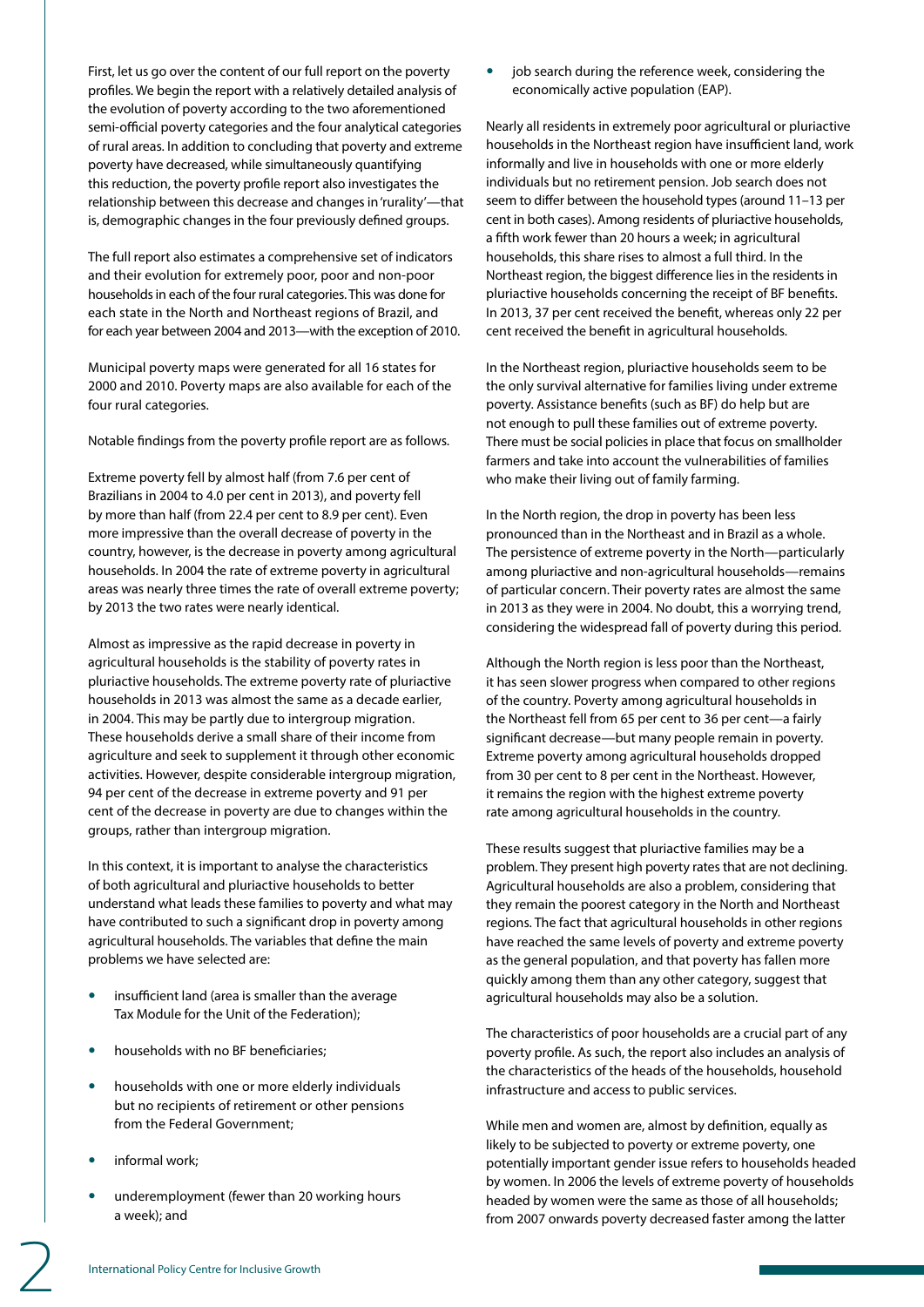compared to households headed by women. This led to a feminisation (here we define feminisation according to the gender of the head of household) of extreme poverty that was unprecedented in Brazil's history.

Essentially, our analysis shows that the feminisation of extreme poverty in Brazil appears to be a result of migration to urban areas and the declining advantage of agricultural households headed by women compared with the other types of households also headed by women. In the North, the situation is relatively the same. When we analyse each region separately, the feminisation of extreme poverty seems to be a more prevalent phenomenon in the other regions of Brazil than in the Northeast.

The integration of youth into the economic system is a global issue. However, when we look at rural poverty, the youth appear to be more vulnerable than any other group—both in Brazil as a whole, as well as in the North and Northeast specifically. That does not mean, however, that there are no important specificities to Brazilian youth in the North and Northeast regions; it just means that they are not directly related to poverty. Young people face significant unemployment problems and challenges in education, in addition to being a group notoriously at risk of certain criminal behaviours. All this poses a significant challenge for youth-oriented public policies, although these facts are not directly related to their poverty **status** as defined by the poverty lines adopted here.

We know that defining poverty purely in terms of income fails to account for all that poor people lack. There are still challenges, both in terms of access to certain goods by the Brazilian population—such as refrigerators and computers —as well as access to public infrastructure services, such as sewage and piped water supply.

The increase in the population's access to private infrastructure significantly outperforms access to public infrastructure. In particular, universal sewage coverage—either through the general sewage network or septic tanks—remains a challenge in the North and Northeast regions, as well as in Brazil as a whole.

Between 2004 and 2013 the proportion of agricultural households with refrigerators in the North increased from 42 per cent to 78 per cent; the proportion with access to sanitation increased from 20 per cent to 26 per cent. The Northeast achieved better results: access to public infrastructure is higher in this region than in the North, probably because the governments in the Northeast do not have to contend with the vast geographical distances faced by governments in the North. Agricultural households' access to sanitation increased from 24 per cent to 36 per cent between 2004 and 2013, placing the Northeast 10 percentage points ahead of the North, a relatively richer region. Regarding refrigerator ownership, 89 per cent of households in the Northeast own at least one refrigerator; in the North the proportion is 78 per cent, and in Brazil as a whole it is 92 per cent. These figures reflect a regional difference that goes beyond the income gap.

An analysis of the poverty and extreme poverty maps at the municipal level reinforces the fact that the rural poverty problem in Brazil largely affects agricultural households in the North and Northeast regions.

Few municipalities in the other three regions of Brazil have poverty rates higher than 30 per cent; in many, it is below 15 per cent. In the North and Northeast, however, the situation is quite different. Many municipalities have poverty rates higher than 60 per cent; in some municipalities they may be as high as 90 per cent. Especially notable are the very poor areas in the northwest of both the North and Northeast regions. These are the poorest of the poor areas; the differences are very pronounced among agricultural households. The western Amazon and the state of Maranhão present very high rural poverty rates.

We also performed an analysis of poverty **clusters**, with the following objectives: first, to describe the spatial distribution of the incidence of poverty and extreme poverty in households with some agricultural activity (pluriactive and agricultural) and non-agricultural rural households, and, second, to investigate the existence of poverty conglomerates contiguous sets of municipalities where the poverty rate is higher than in other regions. This effort was especially important in listing the priority regions for implementing public policies that are easy to disseminate to neighbouring municipalities (taking into account the social, political, economic and geographical characteristics of each region).

Based on the analysis of poverty conglomerates across the country, the general trend is for clusters of high poverty rates to be concentrated in the North and Northeast regions, while the south of the country boasts clusters of low poverty rates. When we look only at the conglomerates in the North and Northeast, the change in the pattern of low clusters versus high clusters is remarkable, especially in the south of the state of Pará. This area has high poverty conglomerates only when we include non-agricultural rural households. On the other hand, this same region does have low poverty **clusters** when we analyse pluriactive and agricultural households jointly.

The main findings of this study—namely, that the decrease in rural poverty was due to a decrease in agricultural poverty; the existence of marked differences between the North and Northeast and the rest of Brazil; and that the differences are most striking among agricultural households—show that investing in family farming may be paramount in reducing extreme poverty in the North and Northeast regions—and particularly relevant in reducing regional differences in poverty rates. When we compare the differences in family farming between the North and Northeast and the rest of Brazil, it is clear that family farming is undercapitalised in these regions: both the share of family farming establishments that receive funding as well as the average number of tractors per family farm are considerably lower than in the rest of the country.

## **Reference:**

3

Soares, Sergei, et al. 2016. "Poverty profile: the rural North and Northeast of Brazil". IPC-IG Working Paper No. 138. Brasília: International Policy Centre for Inclusive Growth.